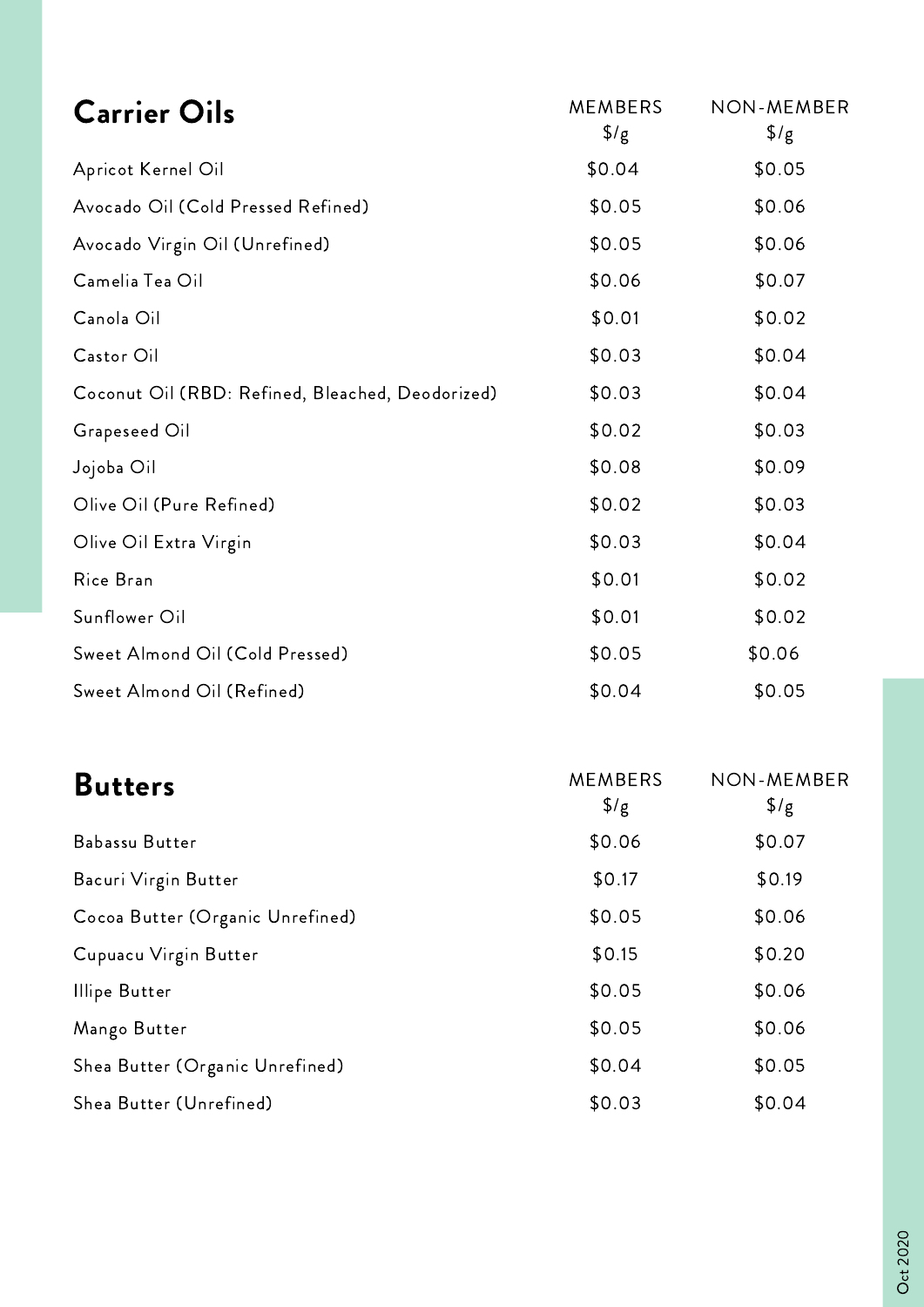| <b>Botanicals</b>         | <b>MEMBERS</b><br>$\frac{1}{2}$ | NON-MEMBER<br>$\frac{1}{2}$ |
|---------------------------|---------------------------------|-----------------------------|
| Organic Calendula         | \$0.12                          | \$0.13                      |
| Organic Chamomile Flowers | \$0.12                          | \$0.13                      |
| Organic Lavender          | \$0.12                          | \$0.13                      |
| Organic Rosemary          | \$0.12                          | \$0.13                      |
| Organic Rose Petal        | \$0.12                          | \$0.13                      |

| <b>Natural Powders &amp; Additives</b> | <b>MEMBERS</b><br>$\frac{1}{2}$ /g | <b>NON-MEMBER</b><br>$\frac{1}{2}$ /g |
|----------------------------------------|------------------------------------|---------------------------------------|
| Alkanet Root Powder                    | \$0.27                             | \$0.30                                |
| Aloe Powder                            | \$0.27                             | \$0.30                                |
| <b>Annatto Seed Powder</b>             | \$0.27                             | \$0.30                                |
| Arrowroot Powder (Organic)             | \$0.27                             | \$0.30                                |
| Bamboo Charcoal                        | \$0.27                             | \$0.30                                |
| Beetroot Powder (Organic)              | \$0.27                             | \$0.30                                |
| Calendula Powder                       | \$0.27                             | \$0.30                                |
| Cocoa Powder                           | \$0.27                             | \$0.30                                |
| Coconut Charcoal Powder                | \$0.27                             | \$0.30                                |
| Echinacea Powder                       | \$0.27                             | \$0.30                                |
| Hibiscus Flower Powder                 | \$0.27                             | \$0.30                                |
| Kelp Powder                            | \$0.27                             | \$0.30                                |
| Madder Root Powder                     | \$0.27                             | \$0.30                                |
| Moringa Leaf Powder                    | \$0.27                             | \$0.30                                |
| Nettle Leaf Powder                     | \$0.27                             | \$0.30                                |
| Rosehip Powder (Organic)               | \$0.27                             | \$0.30                                |
| Rosemary Leaf Powder                   | \$0.27                             | \$0.30                                |
| Spinach Powder                         | \$0.27                             | \$0.30                                |
| Titanium Dioxide                       | \$0.27                             | \$0.30                                |
| Turmeric Powder                        | \$0.27                             | \$0.30                                |
| Wheatgrass Powder                      | \$0.27                             | \$0.30                                |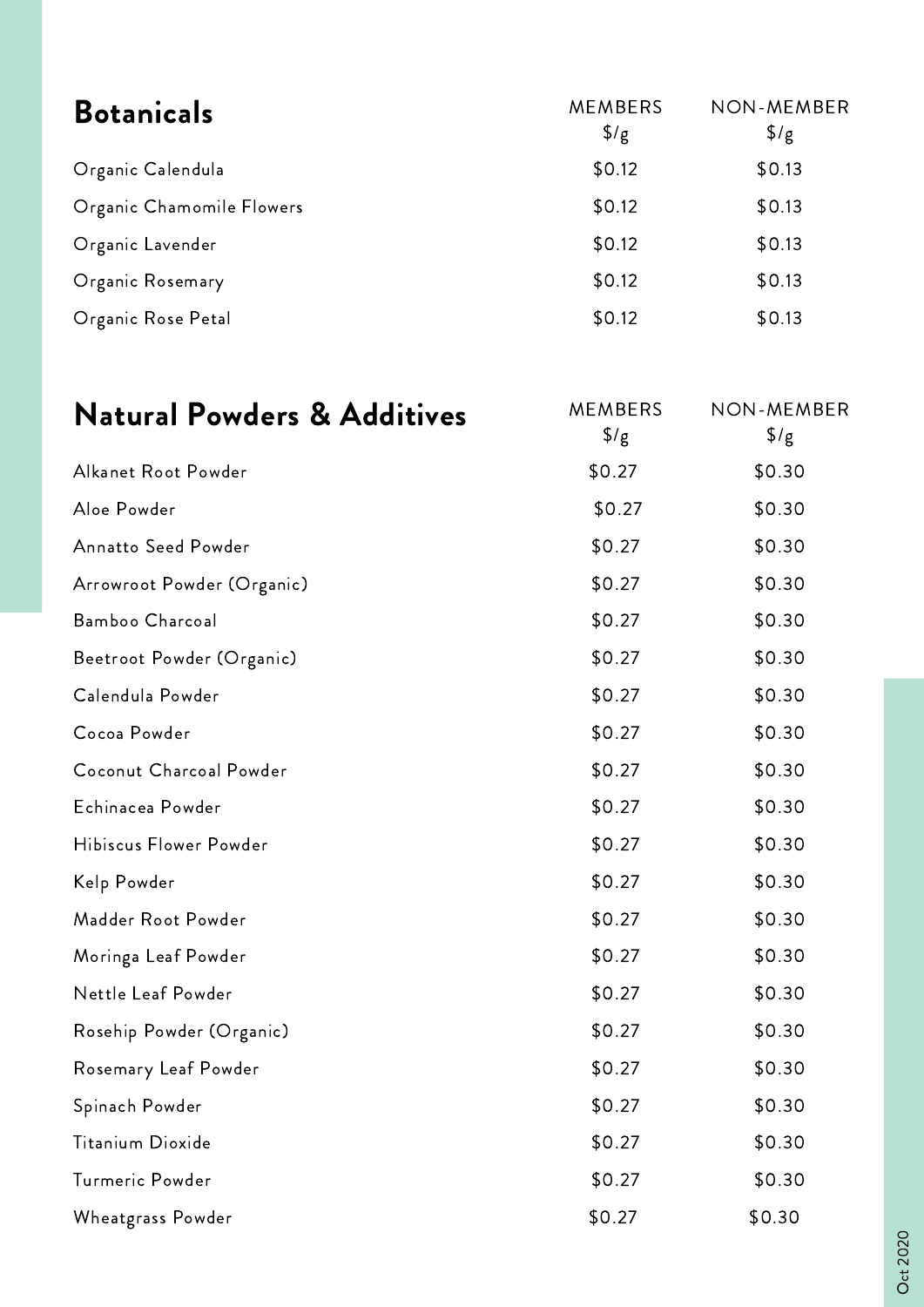| <b>Mineral Clays</b>                    | <b>MEMBERS</b><br>$\sqrt[6]{g}$    | <b>NON-MEMBER</b><br>$\frac{1}{2}$ /g |
|-----------------------------------------|------------------------------------|---------------------------------------|
| <b>Bentonite Clay</b>                   | \$0.06                             | \$0.07                                |
| French Green Clay                       | \$0.08                             | \$0.09                                |
| Moroccan Red Clay                       | \$0.04                             | \$0.05                                |
| Pink Kaolin                             | \$0.09                             | \$0.11                                |
| Red French Clay                         | \$0.08                             | \$0.09                                |
| Red Kaolin                              | \$0.09                             | \$0.11                                |
| Rose Clay                               | \$0.08                             | \$0.09                                |
| White Kaolin Clay                       | \$0.07                             | \$0.08                                |
| Yellow Clay                             | \$0.06                             | \$0.07                                |
| <b>Essential Oils</b>                   | <b>MEMBERS</b><br>$\frac{1}{2}$ /g | <b>NON-MEMBER</b><br>$\frac{1}{2}$ /g |
| Bergamot BN                             | \$1.07                             | \$1.19                                |
| Cedarwood                               | \$0.59                             | \$0.66                                |
| Citronella (Certified Organic)          | \$0.89                             | \$0.99                                |
| Clary Sage                              | \$1.55                             | \$1.73                                |
| Eucalyptus Globulus (Certified Organic) | \$0.95                             | \$1.06                                |
| Geranium                                | \$1.37                             | \$1.53                                |
| Grapefruit Pink                         | \$0.77                             | \$0.86                                |
| Green Tea                               | \$0.95                             | \$1.06                                |
| Juniperberry                            | \$1.13                             | \$1.26                                |
| Lavender                                | \$0.65                             | \$0.73                                |
| Lemon                                   | \$0.41                             | \$0.46                                |
| Lemongrass                              | \$0.59                             | \$0.66                                |
| Patchouli                               | \$1.01                             | \$1.13                                |
| Peppermint                              | \$1.01                             | \$1.13                                |
| Rose Geranium                           | \$1.49                             | \$1.66                                |
| Rosemary CT                             | \$0.95                             | \$1.06                                |
| Sweet Orange                            | \$0.41                             | \$0.46                                |
| Tea Tree                                | \$0.89                             | \$0.99                                |
| Yuzu                                    | \$0.95                             | \$1.06                                |